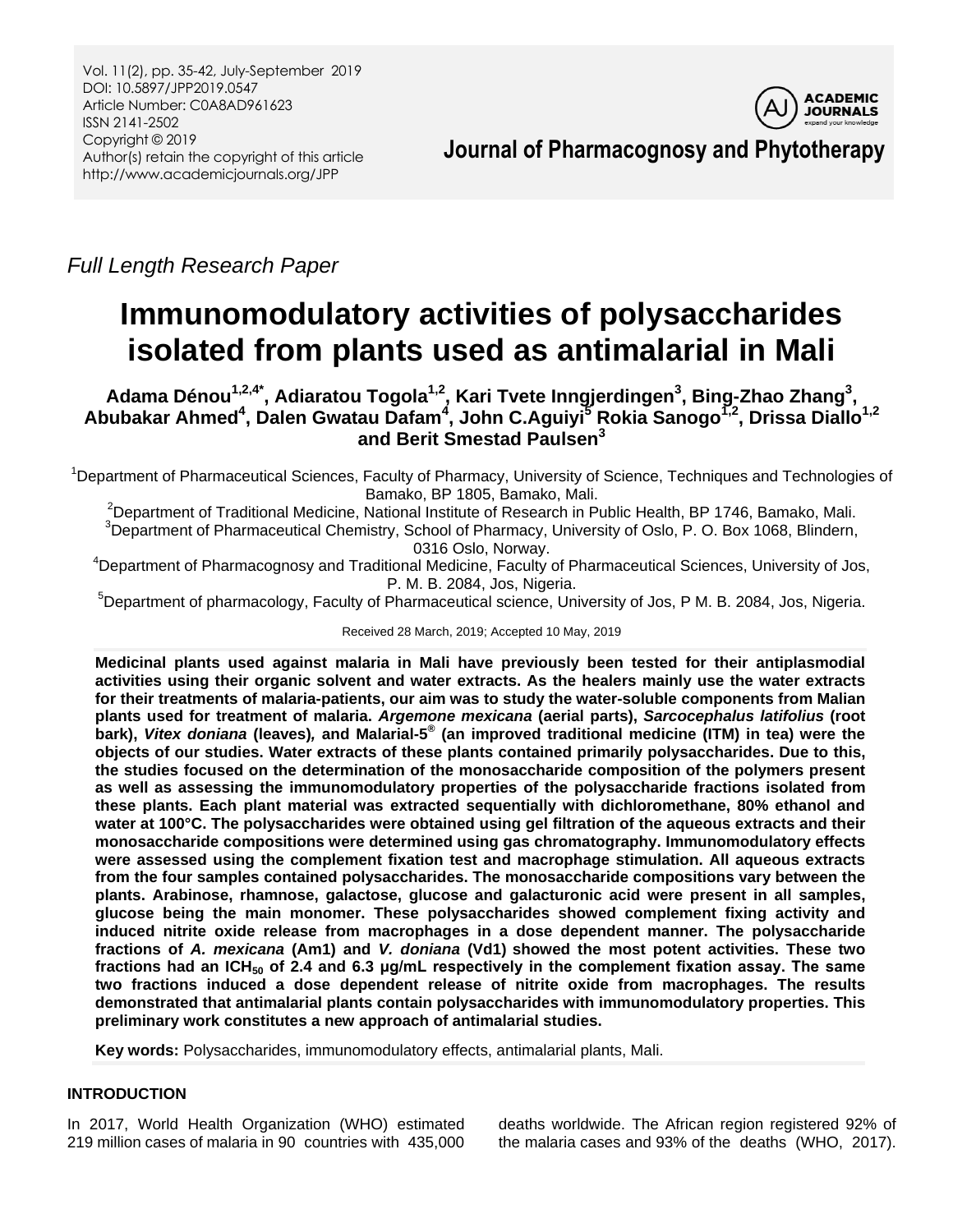This infectious disease caused by parasites is transmitted to people through the bites of infected female anopheles mosquitoes (WHO, 2017). *Plasmodium falciparum* is mainly responsible for the enormous deaths (99%), rarely caused by other *Plasmodium* species (Belachew, 2018). Malaria is the primary cause of morbidity and mortality in Mali, particularly among children under the age of five (Anonymous, 2018). The entire population of Mali is at risk for malaria. The disease is endemic in the central and southern regions where more than 90 percent of the population lives, and it is also epidemic in the north (Anonymous, 2018).

In Mali, the current health system is decentralized, and is composed of three levels, which involves an integrated community case management package at the community level (Anonymous, 2018). Most of the population is still using traditional medicines for their primary health care. Plants have been used to treat malaria for thousands of years and are the source of the two main groups of modern antimalarial drugs (quinine and artemisinin derivatives) according to Willcox and Bodeker, (2004). RTS,S/AS01 (RTS,S) also known as Mosquirix® is an injectable vaccine that offers protection against malaria in young children, but it is unavailable for the population where malaria is endemic (Anonymous, 2018). The problems of increasing levels of artemisinin-resistant parasites encourage researchers for finding a new source of anti-parasitic drugs. Since developing countries have difficulties in affording and accessing effective antimalarial drugs, traditional medicines could be an important and sustainable source of treatment (Willcox and Bodeker, 2004). Therefore the exigent need of effective molecules remains a huge challenge for scientists. Most of the recent investigations on antimalarial plants have been focused on organic solvent extracts. But in Mali, the department of traditional medicine (DMT) in order to supersede its first Malian improved traditional medicine for malaria (Malarial-5®) has demonstrated the efficacy and safety of aqueous extracts through preclinical and clinical studies including *Sumafura Tiemoko Bengalyan* herbal tea based on *Argemone mexicana* that came out from a retrospective treatment-outcome study (Diallo et al., 2007; Willcox et al., 2007; Sanogo et al., 2008; Graz et al., 2010; Willcox et al., 2011). The phytochemical analysis and biological activities on *Sumafura Tiemoko Bengaly* an herbal tea led to formulate syrups for an efficient utilisation and its standardization (Sanogo et al., 2012, 2014). This new antimalarial phytomedicine made by the department of traditional medicine of Mali retrieves its name from one traditional healer, *Tiemoko Bengaly*, who has participated in its development (Willcox, 2011). This author reported

that several alkaloids including berberine, protopine, and allocryptopine from *A. mexicana* exhibited *in vitro* antimalarial effect while animal studies suggest that the crude aqueous extract is not effective against *Plasmodium berghei*, and berberine also is not well absorbed orally (Willcox, 2011). Thus, some investigations were underway to identify which compounds are active in humans. Most of traditional healers in Mali are thinking that plants mainly should be taken as water extract. Therefore a new approach is urgently needed to find a product for prevention and treatment of malaria. Although parasites have their own ways to develop resistance against drugs, the immune system has naturally evolved to arm the host against pathogens, including parasites. Both innate and adaptive immune responses selectively recognize pathogens and help the host to get rid of many of them at first sight (Coban and Yamamoto, 2018). Due to this, our theory is that the healing effect observed with patients using aqueous plant extracts could partly be due to their stimulating activity of the immune system.

In Malian traditional medicine, water decoction is the most popular mode of preparation of plants remedies and polysaccharides isolated from those crude water extracts have shown effects related to the immune system through various *in vitro* and *in vivo* tests (Paulsen and Barsett, 2005). Diallo and coworkers showed that the pectic polysaccharides isolated from the leaves of *Trichilia emetica* (Meliaceae), a plant used in traditional medicine in Mali, activated the complement system and induced the proliferation of T and B-lymphocytes (Diallo et al., 2003). *Biophytum petersianum*, traditionally used in Mali for wound healing contains polysaccharides with complement fixating activity (Inngjerdingen et al., 2006; Inngjerdingen et al., 2008; Grønhaug et al., 2011). *Opilia celtidifolia* used traditionally against skin diseases and malaria is also known as appetizer plant in Mali. Polysaccharide fractions from that species exhibited complement fixation and macrophage stimulation activities (Diallo et al., 2003; Togola et al., 2008; Šutovská et al., 2009). Investigations on the roots of *Vernonia kotschyana* used to produce Gastrosedal, an improved traditional medicine in Mali, revealed that its polysaccharides possessed a complement fixation activity (Nergard et al., 2005; Inngjerdingen et al., 2012). Recently, two other Malian medicinal plants, *Parkia biglobosa* and *Terminalia macroptera* were reported to contain polysaccharides having complement fixing and macrophage stimulating effects (Zou et al., 2014a, b). Often, pectic extracts prepared using hot water, were found to be active on the complement system. Aboughe-Angone et al. (2011) reported that plant water soluble

<sup>\*</sup>Corresponding author. E-mail[: 2017pgph0085@unijos.edu.ng.](mailto:2017pgph0085@unijos.edu.ng) Tel: +2347060605629.

Author(s) agree that this article remain permanently open access under the terms of the Creative Commons Attribution [License 4.0 International License](http://creativecommons.org/licenses/by/4.0/deed.en_US)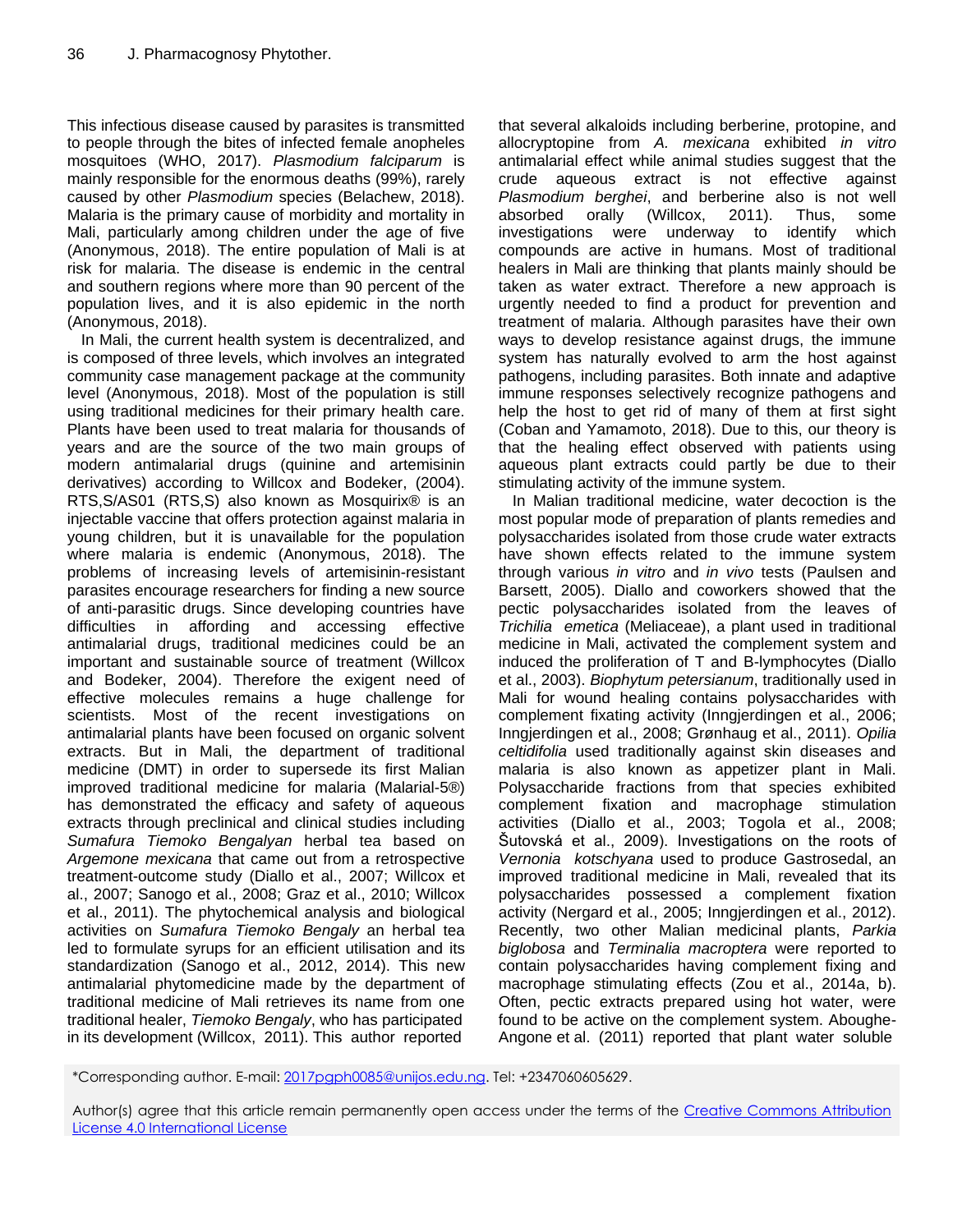compounds like pectic and hemicellulosic polysaccharides have immunomodulatory and mitogenic (proliferation of B-lymphocytes) properties. Plant polysaccharides can directly activate the immune function of macrophages, T or B lymphocytes, natural killer cells, and complement (Yu et al., 2017). Macrophages stimulated with lipopolysaccharides (LPS) or an immunomodulatory compound produce large amounts of free radicals such as nitric oxide (NO), which effectively suppressed the blood stage of the malarial parasite (Awasthi et al., 2003). Thus, the present study aimed to investigate the components and the immunomodulatory effects of polysaccharides from antimalarial plants used in Mali.

## **MATERIALS AND METHODS**

#### **Plant material**

Three plants and one improved traditional medicine used frequently in Mali against malaria without prior knowledge on their immunodulatory properties were selected for the present study. The plant materials were *A. mexicana* L., Papaveraceae (aerial parts), *Sarcocephalus latifolius* (Sm.) E.A. Bruce, Rubiaceae (root barks)*, Vitex doniana* Sweet, Lamiaceae (leaves)*,* and Malarial-5 ® (improved traditional medicine containing *Senna [occidentalis](http://www.theplantlist.org/tpl1.1/record/ild-1086)* (L.) [Link.](http://www.theplantlist.org/tpl1.1/record/ild-1086) (syn*. Cassia occidentalis* L.) (leaves)*, Lippia chevalieri* Moldenke (leaves) and *Acmella oleracea* [\(L.\) R.K.Jansen.](http://www.theplantlist.org/tpl1.1/record/gcc-142218) (syn*. Spilanthes oleracea* L.) (flowers) presented as herbal tea. *A. mexicana, S. latifolius* and *V. doniana,* were bought at the market of Medine in Bamako, Mali, in 2012, identified by Professor Drissa Diallo, Department of Traditional Medicine, Bamako, Mali, and voucher specimen were deposited at the herbarium of the DMT (Voucher No 2948 / DMT, 2198 / DMT, 2008 / DMT respectively). The Plant List website (www.theplantlist.org) was accessed in February 2019 for correct Latin names of the plants. The plant materials were air dried at room temperature and pulverized into fine powder by a mechanical grinder. The tea form of Malarial-5<sup>®</sup>, which is an improved traditional medicine of DMT, was provided by this institution. The powders and the herbal tea were used for the extraction.

#### **Method of extraction**

The powdered leaves, root bark, aerial parts and the formulated herbal tea (50 g of each) were extracted with dichloromethane using the Soxhlet system, followed by maceration in 80% ethanol in order to remove lipophilic compounds and colored materials. The residues were then extracted with water at 100 °C for 1 h, filtered through glass fiber filter, and concentrated at 40°C under vacuum with an evaporator. The concentrated solutions were frozen to give the crude water extracts called Vd, Sl, Am and Ma respectively for *V. doniana, S. latifolius, A. mexicana* and Malarial-5 ® .

#### **Fractionation of polysaccharides by chromatography on Biogel P6**

The aqueous extracts (Vd, Sl, Am and Ma) were dissolved in distilled water, centrifuged, filtered through a Millipore filter (5 μm) and gel filtered on a Biogel P6 column (5 cm  $\times$  60 cm) using distilled water as the mobile phase. The fractions, from high to low molecular weights, were identified based on their elution profiles as tested by the phenol sulphuric acid method (Dubois et al., 1956).

Three fractions (1, 2 and 3) of Vd, Sl and Am; and two fractions (1 and 2) of Ma contained high molecular weight material. Each fraction was pooled, concentrated and freeze-dried to give polysaccharide fractions. The samples retained for further studies were called Vd1, Vd2, Vd3, Sl1, Sl2, Sl3, Am1, Am2, Am3, Ma1 and Ma2.

#### **Determination of monosaccharide composition of the fractions**

One milligram of the lyophilized polysaccharide of each sample was subjected to methanolysis for 24 h (80°C) using water free 3 M HCl in MeOH (Sigma–Aldrich) (Chambers and Clamp, 1971). Hundred microliters of mannitol (1 mg/mL) were added as an internal standard. After 24 h reaction time, the reagents were removed with nitrogen and the methyl-glycosides dried in vacuum over  $P_2O_5$  for 1 h prior to their conversion into the corresponding trimethyl silylethers (TMS-derivates). The samples were analyzed by capillary gas chromatography (30 m  $\times$  0.32 mm, J and W Scientific Inc.) on a Carlo Erba 6000 Vega Series 2 gas chromatograph with an ICU 600 programmer (Chambers and Clamp, 1971; Barsett et al., 1992). The injector temperature was 250°C, the detector temperature 300°C and the column temperature was 140°C when injected, then increased with 1°C/mn to 170°C, followed by 6°C/mn to 248°C and then 30°C/mn to 300°C. Helium was used as carrier gas with a flow rate adjusted to a retention time of 33 min for the internal standard. Based on standards for all the monomers present, the monosaccharides were identified and quantified.

#### **Immunomodulatory activities**

#### *The complement fixation test*

The complement fixation test is based on inhibition of haemolysis of antibody sensitized sheep red blood cells (SRBC) by complement from human sera as described by Michaelsen et al. (2000). Sheep erythrocytes were washed twice with 9 mg/mL NaCl and once with veronal buffer (VB) pH 7.2 containing 2 mg/mL bovine serum albumin (BSA) and 0.02 % sodium azid (VB/BSA) and sensitized with rabbit anti-sheep erythrocyte antibodies (Viron amboceptor 9020, Ruschlikon, Switzerland). After incubation at 37°C for 30 min, the cells were washed as described above, and a 1% cell suspension in veronal buffer was prepared. The serum was diluted with VB/BSA to a concentration giving about 50% haemolysis. Samples were dissolved in VB/BSA  $(500 \mu q/mL)$  and a 4-fold dilution made. Sample dilutions (50 µL) and serum dilution (50 μL) were added in duplicates into the wells of a round bottom microtiter plate and incubated on a shaker at 37°C. After 30 min, the sensitized sheep erythrocytes (50 μL) were added and the microtiter plate incubated again as earlier described. After centrifugation at 1000 x *g* for 5 min, 100 μL of the supernatants were transferred to a flat bottom microtiter plate and the absorbance was read at 405 nm using a microplate reader. Hundred percent of lysis were obtained with distilled water and sensitized sheep erythrocytes. VB/BSA, serum and sensitized sheep erythrocytes were the control of the medium, and the pectin fraction, BPII from the leaves of *B. petersianum* was used as positive control. The prevention or inhibition of lysis induced by the test sample was calculated by the following formula:

 $A_{control}$  is the absorbance of control and  $A_{test}$  is the absorbance of test sample.  $\text{t}_\text{control}$  is the absorbance of control and  $A_\text{test}$  is the absorbance of<br>test sample.<br>From these data, a dose-response curve was constructed and<br>the concentration of test sample giving 50% inhibition of haemolysis

From these data, a dose-response curve was constructed and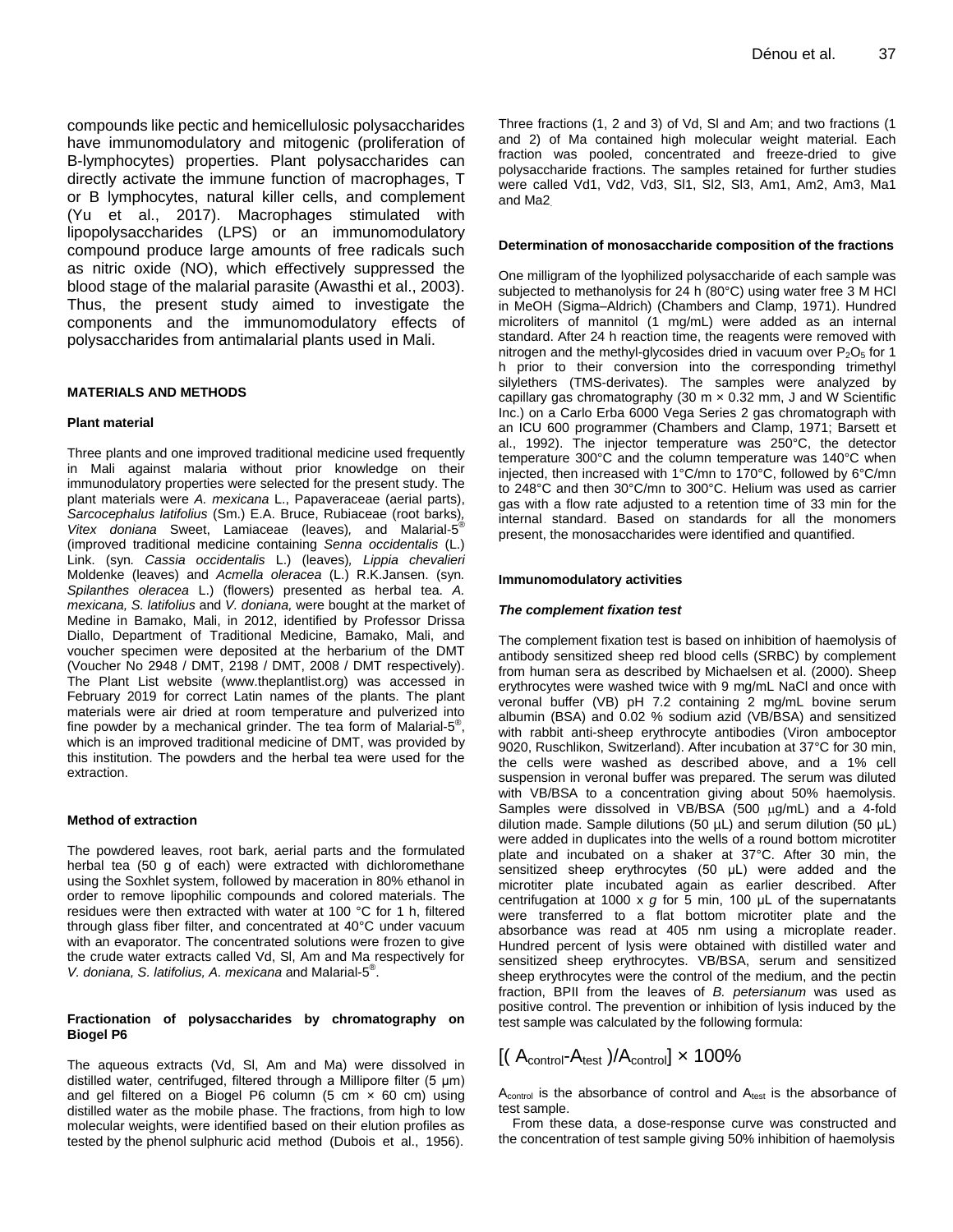$(ICH<sub>50</sub>)$  was calculated. A low ICH<sub>50</sub> value means a high complement fixing activity. This biological test system can have some day to day variations, and thus, the ration  $ICH_{50}$ -BPII /  $ICH_{50}$ sample was calculated. A high ratio means high complement fixing activity.

#### **Analysis of nitric oxide (NO) production**

Nitric oxide (NO) released by activated macrophages is broken down to nitrite  $(NO<sub>2</sub><sup>-</sup>)$  in the medium, which can be measured in a colorimetric assay using the Griess reagents. The mouse macrophage cell line Raw 264.7 was cultured in RPMI 1640 medium supplemented with 10% fetal bovine serum, antibiotics, Lglutamine, and 5x10<sup>-5</sup>M 2-mercaptoethanol, and split every second day. Macrophages at a density of 5x10<sup>5</sup> cells/mL were seeded into 96-well flat-bottomed plates, and stimulated for 22 h in duplicates with increasing concentrations (1,10,100 μg/mL) of samples (Vd1, Vd2, Sl1, Am1, Am2 and Ma1 selected from their effect in the complement fixing test), LPS (from *P. aeruginosa* 10, Sigma– Aldrich) and the pectic polysaccharide Oc50A1.I.A, from *O.celtidifolia* (Grønhaug et al., 2010) as positive controls, or medium alone. Nitrite was then determined in cell-free supernatants. The supernatant (50 μL) was mixed with an equal volume of Griess reagent A (1% [w/v] sulfanilamide in 5% [v/v] phosphoric acid) and incubated at room temperature in the dark for 10 min. After addition of 50 μL 0.1% (w/v) N-(1-naphthyl) ethylenediamine dihydrochloride in water (Griess reagent B) the absorbance was read at 540 nm. A dilution series of  $NaNO<sub>2</sub>$  was used as a standard reference curve. The experiment was repeated two times, and the results shown are expressed as the mean  $\pm$ SEM.

# **RESULTS AND DISCUSSION**

# **Polysaccharide fractions**

Eleven polysaccharide fractions Vd1, Vd2, Vd3, Sl1, Sl2, Sl3, Am1, Am2, Am3, Ma1 and Ma2 (Vd, Sl, Am and Ma indicate the fractions respectively for *V. doniana, S. latifolius, A. mexicana* and Malarial-5 ® ) were extracted as presented in Table 1. The fraction Vd3 presented the highest yield while Ma1 showed the lowest amount. Based on literature, this is the first time to extract polysaccharides from these plant species. These fractions with undetermined different molecular weights were the objects for further studies. These fractions could contain both neutral and acidic polysaccharides as they were not separated. This was not done as it was important to have all the water soluble materials present in the fractions that were tested for bioactivities, as those were as close as possible to those extracts prepared by the traditional healers.

# **Carbohydrate composition of the fractions**

The monosaccharide compositions of the eleven fractions were determined and the results are presented in Table 2. The monosaccharide composition is typical for pectins, additionally, glucose was identified often present in plant material derived from water-soluble, neutral polysaccharides

like starch. Glucose was present in high amounts in all fractions. The other monosaccharides, galacturonic acid (Gal A), rhamnose (Rha), arabinose (Ara) and galactose (Gal), are all recognized as typical constituents in pectic polysaccharides (Inngjerdingen et al., 2012). The monosaccharides were mainly Gal A (39.9%), Ara (14.7%) and Gal (13.5%) for Vd1, while Vd2 had Gal (15.1%) as the major. The polysaccharide fraction Sl1 had Gal (14.8%) and Ara (14.4%) as the major pectic monomers, Am1 had Gal (39.8%) and Ara (22.3%), while Am2 was rich in GalA (12.0%) and Rha (10.3%). The major pectic monosaccharides of the polysaccharide fraction Ma1 were Gal A (23.8%), Ara (23.7%) and Gal (22.5%). The presence of these monosaccharides proved polysaccharide existence in the investigated antimalarial plants and also that they could be of the pectic type polysaccharides (Inngjerdingen et al., 2012). The high content of glucose after methanolysis could be related to starch (Inngjerdingen et al., 2012). In addition the presence of fair amount of xylose in some samples could explain that some of the glucose also could be due to xyloglucan. All fractions contained arabinose and galactose, indicating the presence of arabinogalactans, polymers which are commonly present in pectin as side chains on the main core. In addition, the presence of galacturonic acid and rhamnose could indicate that the polymers may contain a main core consisting of a rhamnogalacturonan (indicative of RG I) linked with longer chains of homogalaturonan as noted by Braünlich et al. (2018).

# **Immunomodulatory activities**

# *Complement fixation activity*

The ICH $_{50}$  values of the polysaccharide fractions and the ratio ICH50 BPII/ICH50 sample are given in Table 3 and Figure 1 respectively. The polysaccharide fraction (Am1) was the fraction with the highest activity, more potent than all the other polysaccharide fractions and approximately 8.3 times stronger than the standard polysaccharide (BPII a pure pectic AGII type polysaccharide isolated from *B. petersianum*). It is interesting to also note that the polysaccharide fraction (Vd1) had a relative high activity, approximately 3 times stronger than the standard polysaccharide (BPII). The fraction Ma1, isolated from the product Malarial-5®, showed an effect in the complement assay twice times more than the one of the standard BPII, and Sl1 had similar activity to the standard. Earlier investigations have shown that polysaccharides from Malian medicinal plants activated the complement system (Diallo et al., 2003; Inngjerdingen et al., 2006 and 2012; Togola et al., 2008; Austarheim et al., 2012; Zou et al., 2014a,b). It has also been shown that the ethyl acetate extract of *Biophytum umbraculum* (syn. *B. petersianum*) showed in vitro antiplasmodial effect and also an effect in the complement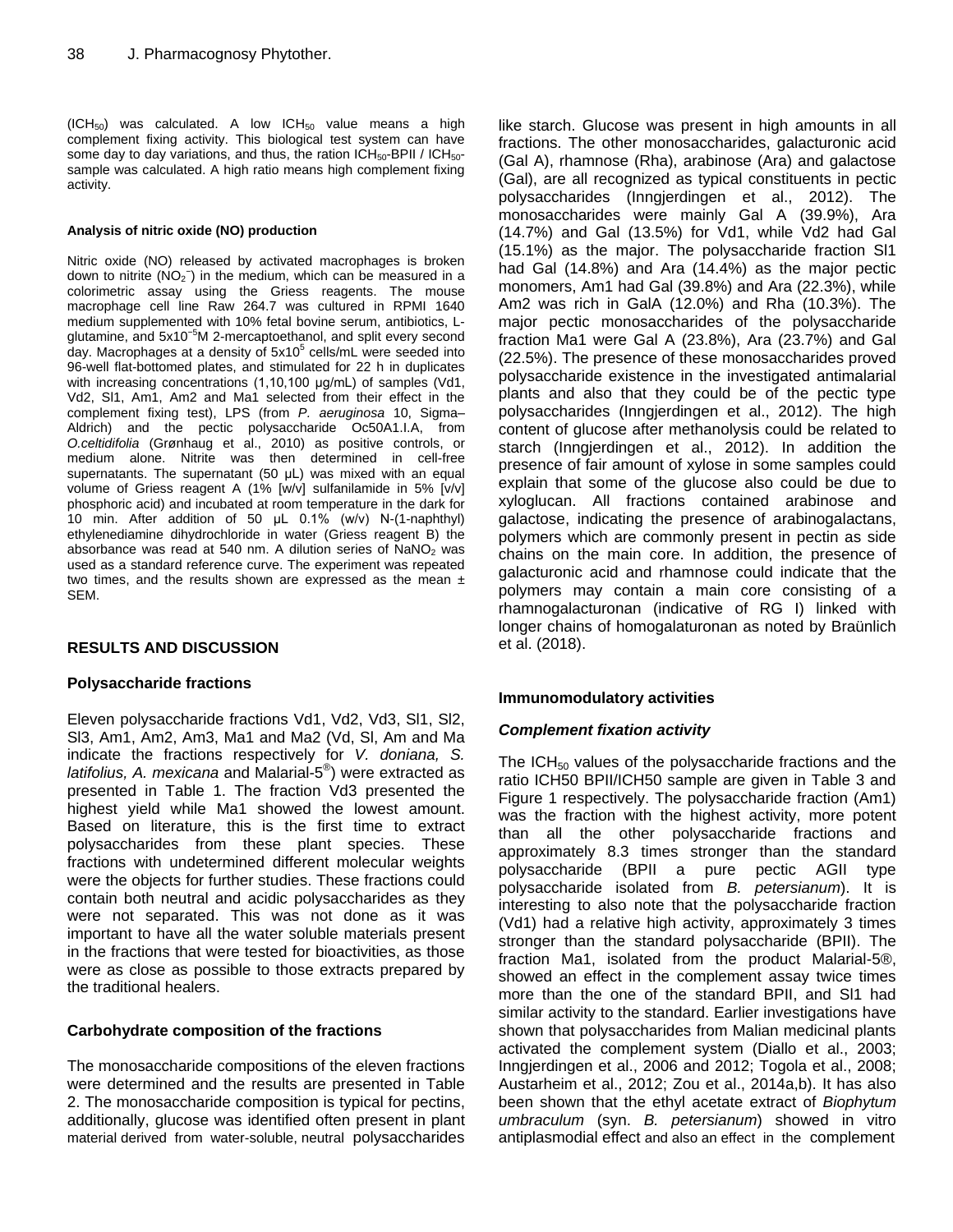| <b>Plant material</b>                | Polysaccharide  | Yield (%) |  |  |
|--------------------------------------|-----------------|-----------|--|--|
|                                      | Vd1             | 0.3       |  |  |
| Vitex doniana(leaves)                | Vd <sub>2</sub> | 0.5       |  |  |
|                                      | Vd3             | 4.2       |  |  |
|                                      | SI1             | 0.4       |  |  |
| Sarcocephalus latifolius (root       | S <sub>12</sub> | 3.9       |  |  |
| bark)                                | S <sub>13</sub> | 0.4       |  |  |
|                                      | Am1             | 0.8       |  |  |
| Argemone mexicana (aerial<br>parts)  | Am2             | 0.3       |  |  |
|                                      | Am3             | 0.3       |  |  |
|                                      | Ma1             | 0.1       |  |  |
| Malarial-5 <sup>®</sup> (herbal tea) | Ma <sub>2</sub> | 0.4       |  |  |

**Table 1.** Yields of polysaccharides from the extractions.

Vd : *Vitex doniana*, Sl : *Sarcocephalus latifolius*, Am : *Argemone mexicana*, Ma : Malarial-5 ® .

**Table 2.** Monosaccharide compositions (mol%) of polysaccharide fractions obtained from aqueous extracts of three antimalarial plants and the improved traditional medicine Malarial-5 ® .

| <b>Monosaccharide</b><br>composition | <b>Fraction</b> |      |                 |                   |                          |                 |                  |      |        |                                 |                 |  |
|--------------------------------------|-----------------|------|-----------------|-------------------|--------------------------|-----------------|------------------|------|--------|---------------------------------|-----------------|--|
|                                      | V. doniana (Vd) |      |                 | S. latifolius (S) |                          |                 | A. mexicana (Am) |      |        | Malarial-5 <sup>®</sup><br>(Ma) |                 |  |
|                                      | Vd1             | Vd2  | Vd <sub>3</sub> | SI1               | SI2                      | S <sub>13</sub> | Am1              | Am2  | Am3    | Ma1                             | Ma <sub>2</sub> |  |
| Ara                                  | 14.7            | 6.6  | 1.1             | 14.4              | 3.1                      | 0.8             | 22.3             | 7.2  | 2.5    | 23.7                            | Traces          |  |
| Rha                                  | 5.7             | 6.5  | 4.0             | 4.5               | 2.2                      | 4.1             | 12.9             | 10.3 | 9.1    | 7.5                             | 28.9            |  |
| Xyl                                  | 1.8             | 7.2  | 2.7             | 2.4               | 3.1                      | 1.8             | 2.8              | 9.4  | 17.8   | 2.0                             | 3.4             |  |
| Man                                  | 4.8             | 7.4  | Traces          | 1.5               | Traces                   | 0.2             | 5.6              | 6.5  | 5.4    | 4.4                             | Traces          |  |
| Gal                                  | 13.5            | 15.1 | 10.0            | 14.8              | 8.3                      | 1.4             | 39.8             | 8.5  | 3.0    | 22.5                            | 7.3             |  |
| Glc                                  | 19.6            | 50.4 | 69.1            | 52.9              | 69.6                     | 79.3            | 10.1             | 44.3 | 62.2   | 14.1                            | 60.4            |  |
| GlcA                                 |                 | ۰    | ۰               | 0.9               | $\overline{\phantom{0}}$ | 1.8             | ۰                | 1.8  | ۰      | 2.0                             | -               |  |
| GalA                                 | 39.9            | 6.8  | 13.1            | 8.6               | 13.7                     | 10.6            | 6.5              | 12.0 | Traces | 23.8                            | Traces          |  |

Vd: *Vitex doniana*, Sl: *Sarcocephalus latifolius*, Am: *Argemone mexicana*, Ma: Malarial-5 ® .

Table 3. ICH<sub>50</sub> values of the test samples.

| Sample          | BPII | Vd1 | Vd2  | Vd3   | SI1         | SI <sub>2</sub> | SI3  | Am1 | Am2 | Am3  | Ma <sup>-</sup> | Ma <sub>2</sub> |
|-----------------|------|-----|------|-------|-------------|-----------------|------|-----|-----|------|-----------------|-----------------|
| $ICH50$ (µg/mL) | 19.9 | 6.3 | 38.9 | 150.6 | ົດຕ<br>22.0 | 186.3           | 54.9 |     |     | 63.3 | 10.L            | . ن             |

assay (Austarheim et al., 2016).

Glucans are often recognized by their immunostimulatory activity and complement receptor type 3 (CR3, also CD11b/CD18) is a prime candidate as β-Dglucan receptor on human monocytes, neutrophils and NK cells (also dectin-1) according to Vannucci et al. (2013). The immunostimulatory activity of various polysaccharides include glucans, pectic polysaccharides, mannans, arabinogalactans, fucoidans, galactans, hyaluronans, fructans, and xylans as reported by Ferreira et al. (2015). The complement system is a potent player in innate immunity and a major effector arm of humoral immunity. Complement activation is linked to cellular responses by the recognition of cleaved complement protein fragments by receptors on leukocytes and vascular cells. The three primary roles of complement in host defense against infection are to (1) activate an inflammatory response; (2) opsonize microbial pathogens for immune adherence; and (3) damage membranes, including lysis of susceptible organisms (Atkinson et al., 2019). Complement fixating activity has previously shown to be a good indicator for effect in the immune system by plant polysaccharides (Inngjerdingen et al., 2012). This test does not distinguish between activation and inhibition of the complement system, so we do not know if the samples have inhibited or activated the complement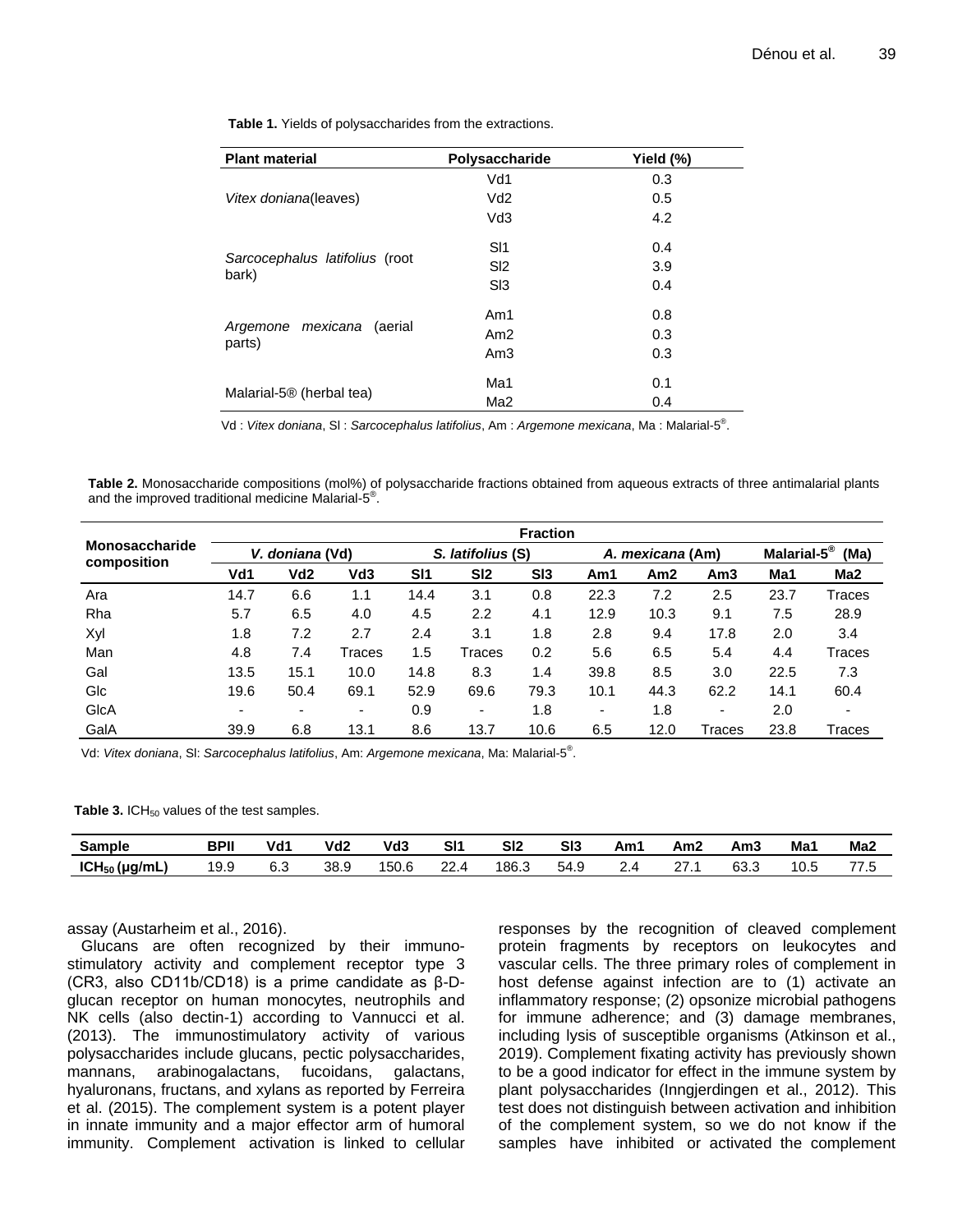

Figure 1. The complement fixation activity of the polysaccharide fractions, assayed as ICH<sub>50</sub> values of a polysaccharide standard BPII from *Biophytum petersianum* relative to ICH<sub>50</sub> of the polysaccharide tested (ICH<sub>50</sub>-BPII / ICH<sub>50</sub>-sample).



**Figure 2.** Stimulation of macrophages. A representative result is given as mean  $\pm$  SEM. LPS and Oc50A1.I.A from *O. celtidifolia* are present as positive controls.

system. Medicinal plants traditionally used against inflammatory diseases and wounds containing complement inhibitors have been reported (Cazander et al., 2012).

#### **Measurement of nitrite oxide (NO) released from stimulated macrophages**

The ability of the polysaccharide fractions to stimulate mouse macrophages to produce NO is shown in Figure

2. NO is a good marker for macrophage activation, and its stable breakdown product nitrite can easily be detected in culture supernatants. All fractions induced a dose dependent release of NO, as measured by the quantification of its breakdown product nitrite. Among the tested samples *A. mexicana* (Am1) and *V. doniana* (Vd1) showed the highest activities by inducing the release of 2.7 and 2.8 μM of nitrite from macrophages respectively at a dose of 100 μg/mL, while the positives controls Oc50A1.I.A and LPS gave a release of 3.1 and 4.0 μM of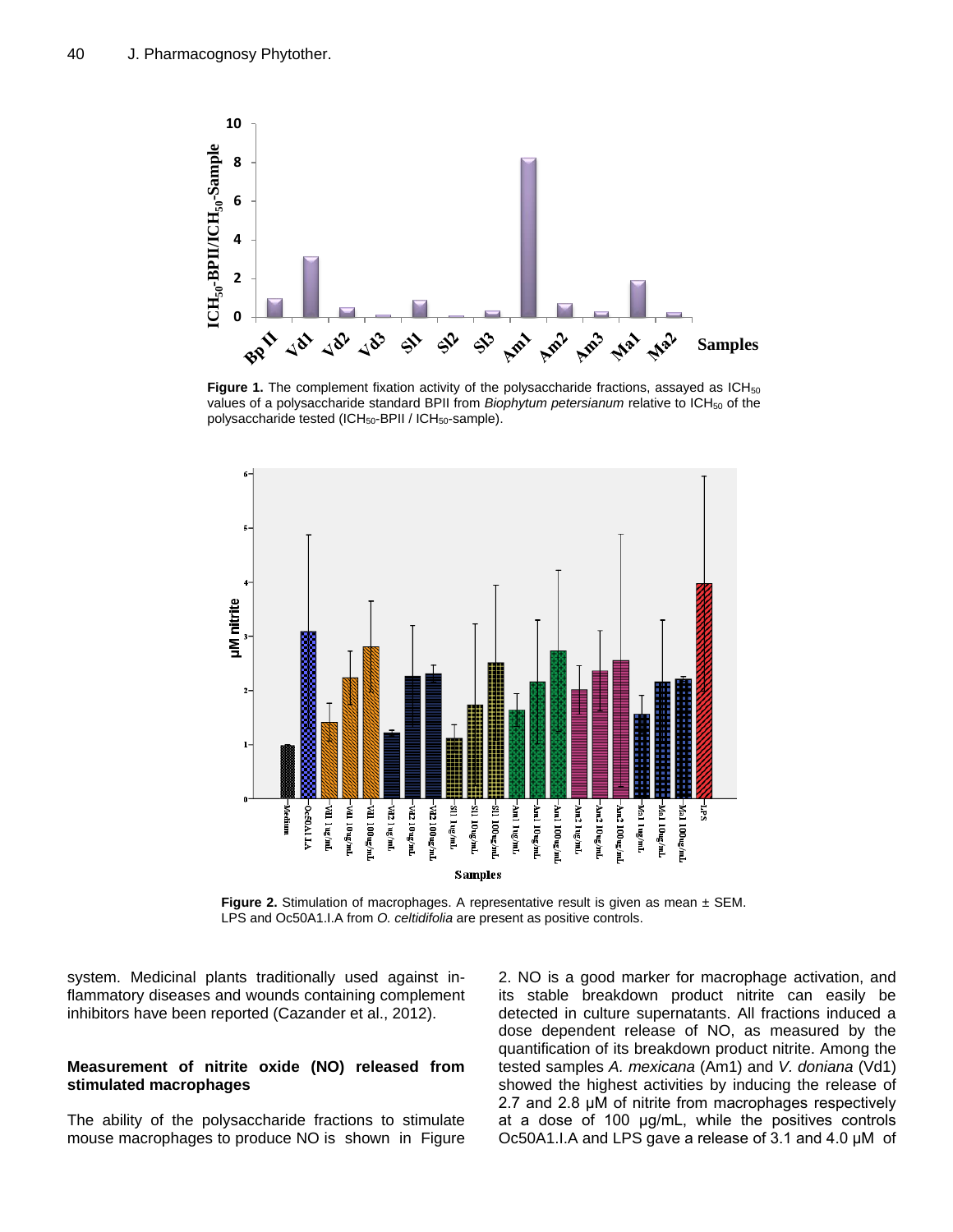nitric oxide respectively. One of the important antiparasitic chemicals generated by macrophages is nitric oxide (NO) during innate immune responses (Awasthi et al., 2003).

Plant-derived polysaccharides are potent immunomodulatory substances, and have been shown to be clinically therapeutics eg, lentinan. Previous authors reported that a variety of beneficial pharmacological effects of plant polysaccharides were attributed to their ability to modulate macrophage immune function (Yu et al., 2017). Some earlier studies supported the proposition that the production of nitric oxide by macrophages plays a crucial role in the control of parasitaemia at the initial periods of blood stage malarial infection (Awasthi et al., 2003). However, the ethyl acetate extract of *B. umbraculum* which revealed *in vitro* antiplasmodial effect, but gave an inhibition of macrophage activation (Austarheim et al., 2016).

#### **Conclusion**

All polysaccharide fractions from *A. mexicana, S. latifolius, V. doniana* and Malarial-5 ® contain pectic type polymers as well as glucans. These polysaccharides displayed immunomodulatory properties primarily as determined by the complement assay. The characterization of the polysaccharides acting on the immune system explains more the effectiveness of aqueous extracts and gives an additional justification for the traditional form. These results could be used as a new approach in the management of malaria. Therefore further investigations will be undertaken on *A. mexicana* that showed the highest immunomodulatory activity.

## **CONFLICT OF INTERESTS**

The authors have not declared any conflict of interests.

#### **ACKNOWLEDGEMENTS**

The authors thank the EU project Multidisciplinary University Traditional Health Initiative (MUTHI), Theme HEALTH, Coordination and support action, Grant Agreement No.: 266005, for financial support. Department of Pharmacognosy, School of Pharmacy, The Norwegian Institute of Public Health and Institute of Immunology, Rikshospitalet University of Oslo are also appreciated for their technical support. The first author is also grateful for receiving finances via the Africa Centre of Excellence in Phytomedicine Research and Development (ACEPRD) of University of Jos, Nigeria.

#### **REFERENCES**

Aboughe-Angone S, Nguema-Ona E, Boudjeko T, Driouich A (2011). Plant cell wall polysaccharides: Immunomodulators of the immune

system and source of natural fibers. Current Topics in Phytochemistry 10:1-16.

- Anonymous (2018). President's Malaria Initiative (PMI). Fighting malaria and saving saving say in the same same same say that say it is so that some same same same same same same same https://blogs.state.gov/stories/2018/04/25/en/fighting-malaria-andsaving-lives
- Atkinson JP, Du Clos TW, Mold C, Kulkarni H, Hourcade D, Wu X (2019). The Human Complement System: Basic Concepts and Clinical Relevance. Clinical Immunology (Fifth Edition), pp. 299-317.
- Austarheim I, Christensen BE, Hegna IK, Petersen BO, Duus JO, Bye R, Michaelsen TE, Diallo D, Inngjerdingen M, Paulsen BS (2012). Chemical and biological characterization of pectin-like polysaccharides from the bark of the Malian medicinal tree *Cola cordifolia*. Carbohydrate Polymers 89(1):259-268. doi:10.1016/j.carbpol.2012.05.003.
- Austarheim I, Pham AT, Nguyen C, Zou Y-F, Diallo D, Malterud KE, Wangensteen H (2016). Antiplasmodial, anti-complement and antiinflammatory in vitro effects of *Biophytum umbraculum* Welw. traditionally used against cerebral malaria in Mali. Journal of Ethnopharmacology 190:159-164.
- https://doi.org/10.1016/j.jep.2016.05.058. Awasthi A, Kumar A, Upadhyay SN, Yamada T, Matsunaga Y (2003). Nitric oxide protects against chloroquine resistant *Plasmodium yoelii* nigeriensis parasites in vitro. Experimental Parasitology 105(3- 4):184-191. https://doi.org/10.1016/j.exppara.2003.12.008.
- Barsett H, Paulsen BS, Habte Y (1992). Further characterization of polysaccharides in seeds from *Ulmus glabra* Huds. Carbohydrate Polymers 18(2):125-130.
- Belachew EB (2018). Immune response and evasion mechanisms of *Plasmodium falciparum* parasites. Journal of Immunology Research 2018:6.https://doi.org/10.1155/2018/6529681.
- Braünlich PM, Inngjerdingen KT, Inngjerdingen M, Johnson Q, Paulsen BS, Mabusela W (2018). Polysaccharides from the South African medicinal plant *Artemisia afra*: Structure and activity studies. Fitoterapia 124:182-187. https://doi.org/10.1016/j.fitote.2017.11.016.
- Cazander G, Jukema GN, Nibbering PH (2012). Complement activation and inhibition in wound healing. Clinical and Developmental Immunology 2012.
- Chambers RE, Clamp JR (1971). An assessment of methanolysis and other factors used in the analysis of carbohydrate-containing materials. Biochemical Journal 125(4):1009-1018.
- Coban C, Yamamoto M (2018). Introduction: Interactions Between the Immune System and Parasites Special Issue. International Immunology 30(3):91.
- Diallo D, Paulsen BS, Liljebäck THA, Michaelsen TE (2003). The malian medicinal plant *Trichilia emetica*; studies on polysaccharides with complement fixing ability. Journal of Ethnopharmacology 84(2-3):279- 287.
- Diallo D, Diakité C, Mounkoro PP, Sangaré D, Graz B, Falquet J Giani, S (2007). La prise en charge du paludisme par les thérapeutes traditionnels dans les aires de sante de Kendie (Bandiagara) et de Finkolo (Sikasso) au Mali. Mali Medical 12:1-8.
- Dubois M, Gilles KA, Hamilton JK, Rebers Pt, Smith F (1956). Colorimetric method for determination of sugars and related substances. Journal of Analytical Chemistry 28(3):350-356.
- Ferreira SS, Passos CP, Madureira P, Vilanova M, Coimbra MA (2015). Structure–function relationships of immunostimulatory polysaccharides: A review. Carbohydrate Polymers 132:378-396. http://dx.doi.org/10.1016/j.carbpol.2015.05.079.
- Graz B, Willcox ML, Diakite C, Falquet J, Dackuo F, Sidibe O, Giani S, Diallo D (2010). *Argemone mexicana* decoction versus artesunateamodiaquine for the management of malaria in Mali: policy and public-health implications. Transactions of the Royal Society of Tropical Medicine and Hygiene 104(1):33-41. doi:10.1016/j.trstmh.2009.07.005.
- Grønhaug TE, Ghildyal P, Barsett H, Michaelsen TE, Morris G, Diallo D, Inngjerdingen M, Paulsen BS (2010). Bioactive arabinogalactans from the leaves of *Opilia celtidifolia* Endl. ex Walp. (Opiliaceae). Glycobiology 20(12):1654-1664. doi:10.1093/glycob/cwq120.
- Grønhaug TE, Kiyohara H, Sveaass A, Diallo D, Yamada H, Paulsen BS (2011). Beta- D-(1→ 4)-galactan-containing side chains in RG-I regions of pectic polysaccharides from *Biophytum petersianum*